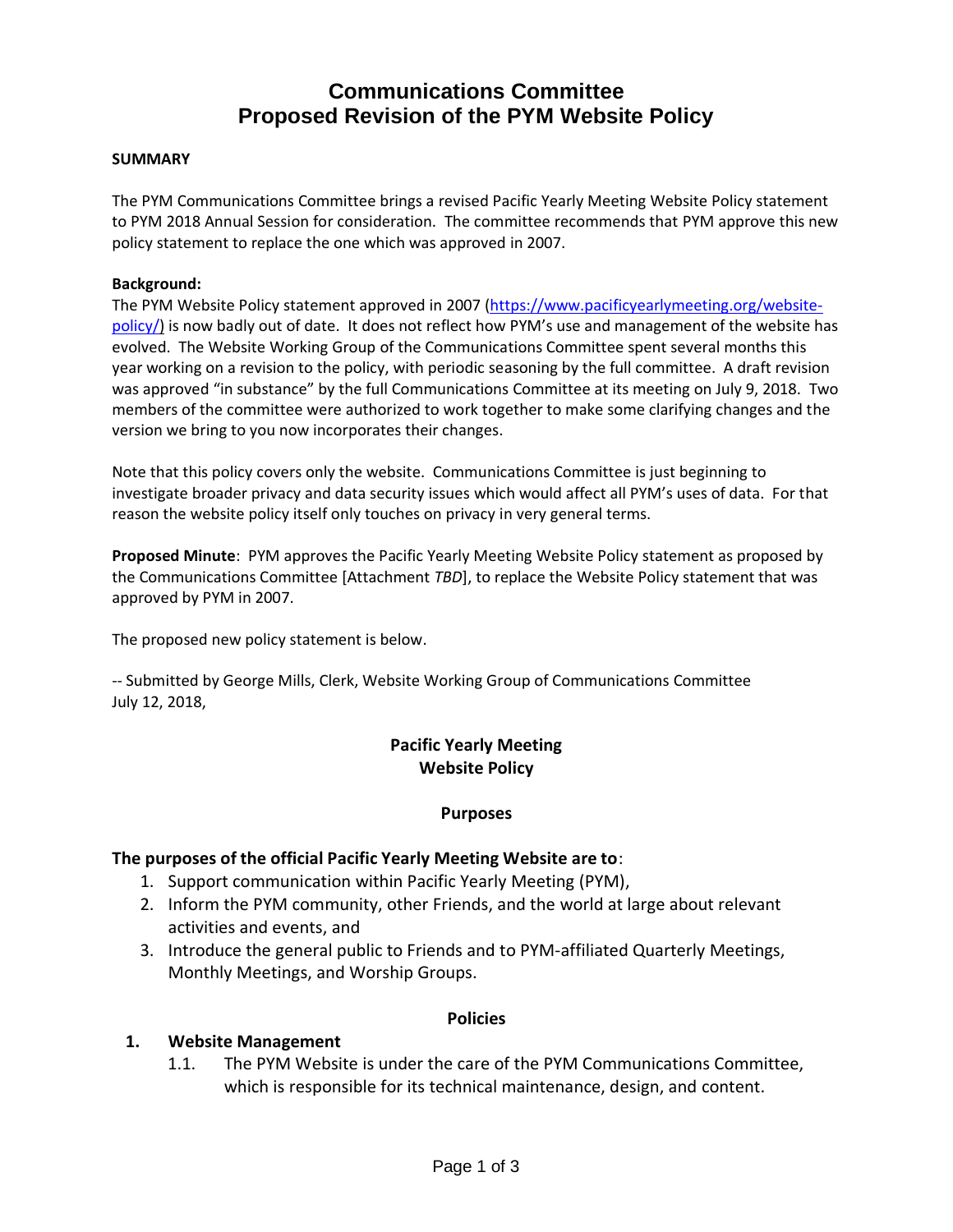# **Communications Committee Proposed Revision of the PYM Website Policy**

- 1.2. Communications Committee shall appoint and define the duties of "Editors" and other roles as needed to develop and maintain the site.
- 1.3. Editors are automatically *ex officio* members of Communications Committee if they are not otherwise already members.
- 1.4. Only the Editors may actually place and remove content on the Website.
- 1.5. The Editors may publish any content that serves the Purposes of the Website and is consistent with these Policies.
- 1.6. In case of uncertainty about the appropriateness of content posted or proposed for the Website, the Communications Committee as a whole will discern.

# **2. Content Guidelines: Friends Practices and Beliefs**

- 2.1. The Website should reflect and serve PYM as a community and not necessarily Friends in general.
- 2.2. PYM's Faith and Practice and foundational documents (e.g., Bylaws, Articles of Incorporation, policies, etc.) should serve as a guideline for what goes on the Website.
- 2.3. The Website also publishes material supporting the charges of PYM officers, staff persons, committees, or delegates; or Quarterly Meetings, local meetings or organizations within PYM.
- 2.4. The Website may contain statements about Friends' practices and beliefs, as long as any such statement reflects the viewpoint or practices of a significant number of Friends, or is an important statement about Friends, either from the past or in the present. Such statements do not necessarily have to represent an adopted position of PYM, or even the views of any Quarterly Meeting or Member or Attender of a Monthly Meeting or Worship Group in PYM. Typically, attribution is given for statements by individual Friends or identifiable groups of Friends when published on the PYM website.
- 2.5. In cases where a statement might be mistakenly construed that it represents the considered opinion of PYM, when in fact it does not, an explicit notice, "This statement does not necessarily reflect the views of Pacific Yearly Meeting," will be displayed near the statement.
- 2.6. From time to time, PYM might formally agree to publish a statement that does reflect a viewpoint that has been considered and approved by PYM. Such statements will be marked as such.
- 2.7. The Website may use links to outside organizations with which the PYM has a strong and comfortable relationship (such as organizations to which PYM makes financial contributions or sends representatives) or as the Editors determine to be in good order. On occasion, content from outside organizations may be published directly on the Website with appropriate attribution.

## **3. Content Requests:**